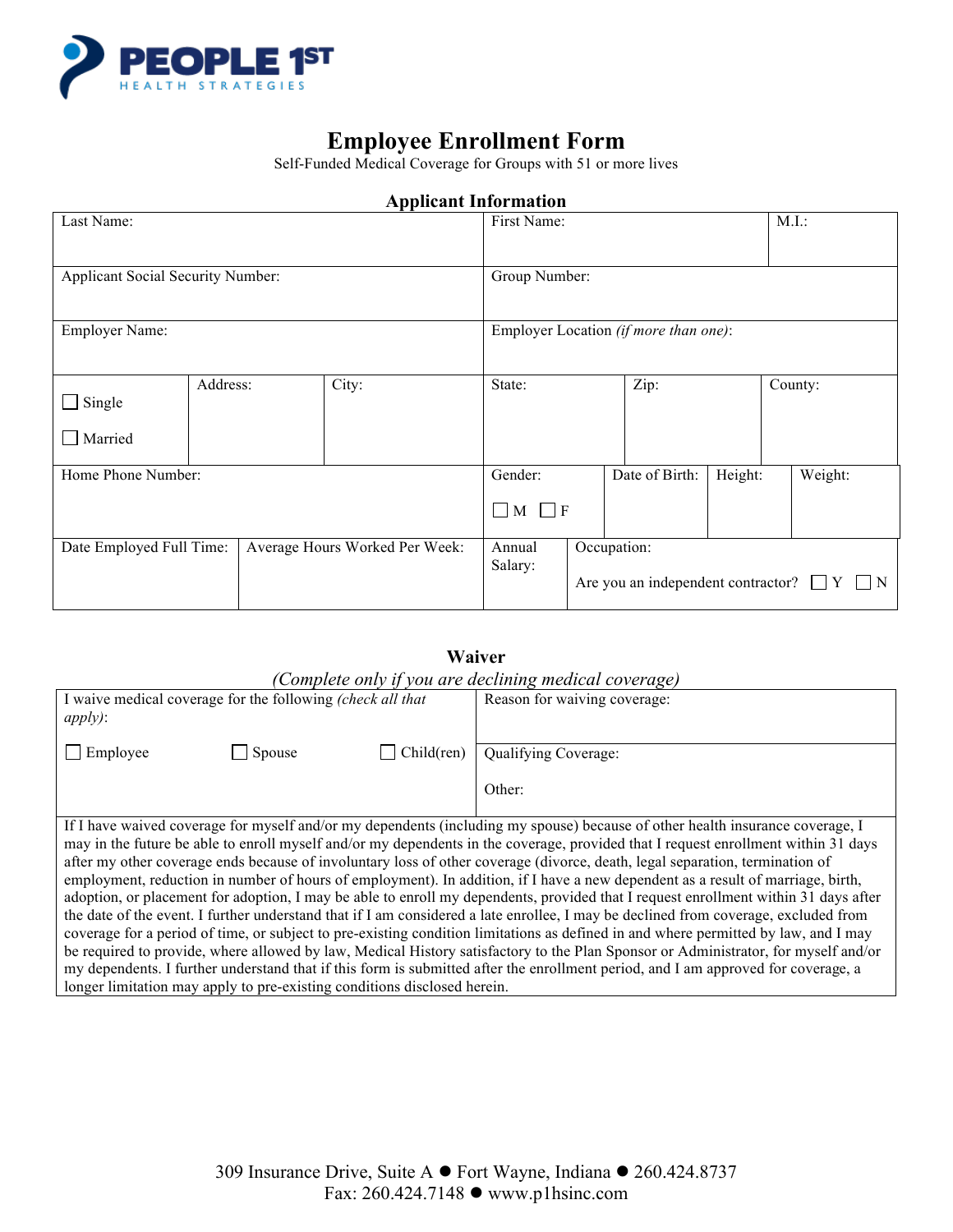### **Family Information for Dependents Applying for Coverage**

| First Name & M. I.<br>(include last name if it differs): | Gender:           | Date of Birth: | Height: | rr v o<br>Weight: | ాం<br>SSN: | Primary Care Physician: |
|----------------------------------------------------------|-------------------|----------------|---------|-------------------|------------|-------------------------|
| Spouse:                                                  | $\Box$ M $\Box$ F |                |         |                   |            |                         |
| Child:                                                   | $\Box$ M $\Box$ F |                |         |                   |            |                         |
| Child:                                                   | $\Box$ M $\Box$ F |                |         |                   |            |                         |
| Child:                                                   | $\Box$ M $\Box$ F |                |         |                   |            |                         |
| Child:                                                   | $\Box$ M $\Box$ F |                |         |                   |            |                         |

## **Eligibility and Other Insurance Information**

| <b>Coverage and Change Request Information</b>                                                                            |         |                 |                            |  |  |
|---------------------------------------------------------------------------------------------------------------------------|---------|-----------------|----------------------------|--|--|
| $\Box$ Employee                                                                                                           | Family  | Employee/Spouse | $\Box$ Employee/Child(ren) |  |  |
| Name of medical plan you have selected:                                                                                   |         |                 |                            |  |  |
| PPO Network Name:                                                                                                         |         |                 |                            |  |  |
| Change Request: $\Box$ Marriage                                                                                           | Divorce | Adoption        | Court Order                |  |  |
| Date of Event (you may be required to provide proof of the event):                                                        |         |                 |                            |  |  |
| Attach a written and employer-signed statement for a requested coverage effective date. Effective date is not guaranteed. |         |                 |                            |  |  |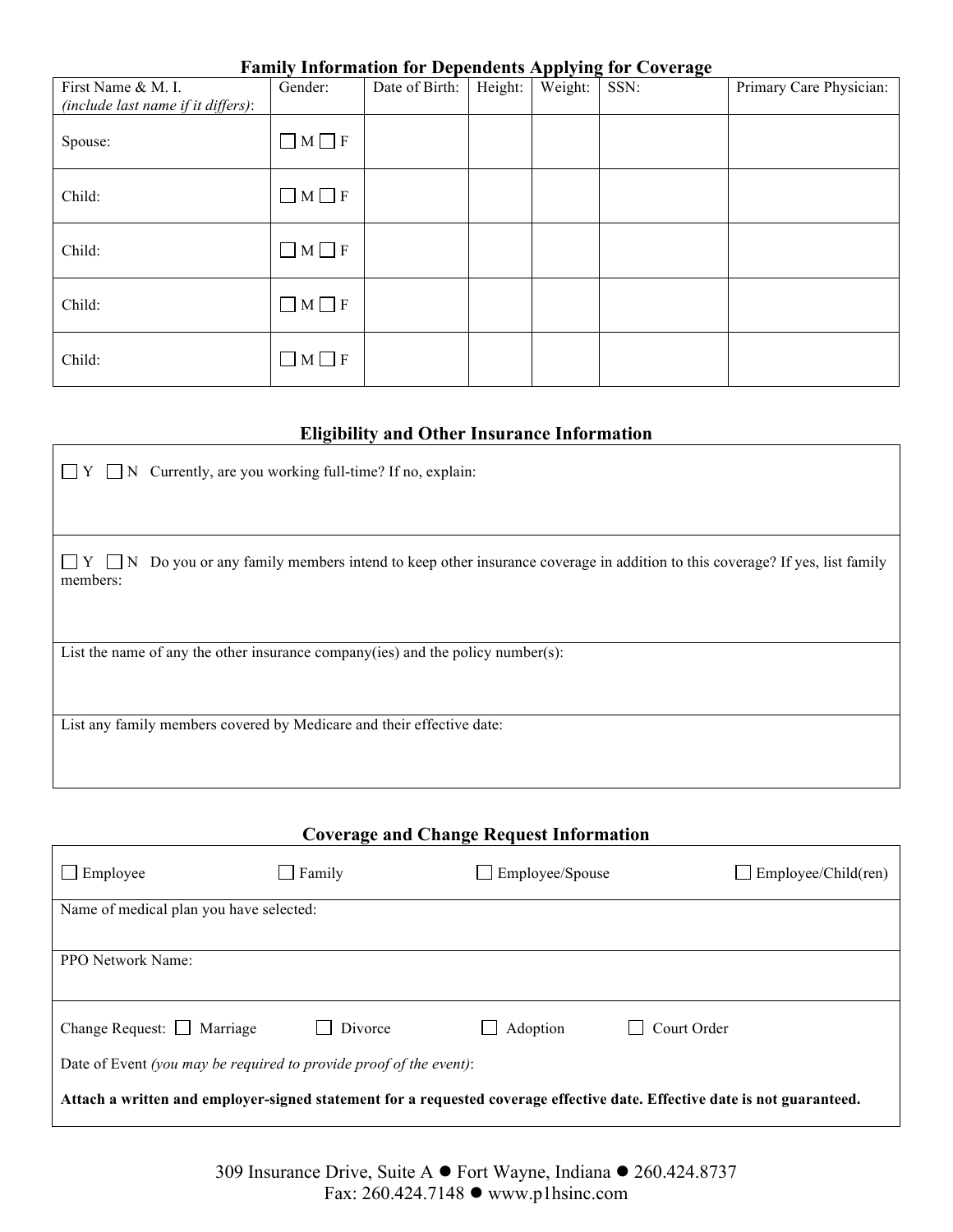## **Required Medical Information**

| 1. $\Box$ Y $\Box$ N                                                                                                                                                                                                                                                                                                                                                                                                                                                                                                                                                                                                                                                                                                                                                                                                                                                  | Are you or any dependent disabled, hospital confined, or pregnant? If pregnant, due date: ///                                                                                                                                                                                                                            |                     |                |                                                                                          |  |  |
|-----------------------------------------------------------------------------------------------------------------------------------------------------------------------------------------------------------------------------------------------------------------------------------------------------------------------------------------------------------------------------------------------------------------------------------------------------------------------------------------------------------------------------------------------------------------------------------------------------------------------------------------------------------------------------------------------------------------------------------------------------------------------------------------------------------------------------------------------------------------------|--------------------------------------------------------------------------------------------------------------------------------------------------------------------------------------------------------------------------------------------------------------------------------------------------------------------------|---------------------|----------------|------------------------------------------------------------------------------------------|--|--|
| If pregnant, are you expecting a multiple birth / having complications / planning a C-Section? $\Box$ Y $\Box$ N                                                                                                                                                                                                                                                                                                                                                                                                                                                                                                                                                                                                                                                                                                                                                      |                                                                                                                                                                                                                                                                                                                          |                     |                |                                                                                          |  |  |
| 2. $\Box Y \Box N$                                                                                                                                                                                                                                                                                                                                                                                                                                                                                                                                                                                                                                                                                                                                                                                                                                                    | Are you or any eligible dependent receiving treatment; taking medication; receiving follow-up care; scheduled for<br>or awaiting results of any tests, biopsies, procedures or lab work; been advised to have a test; or been advised of a condition that will<br>require attention in the next twenty-four (24) months? |                     |                |                                                                                          |  |  |
| $3. \Box Y \Box N$                                                                                                                                                                                                                                                                                                                                                                                                                                                                                                                                                                                                                                                                                                                                                                                                                                                    |                                                                                                                                                                                                                                                                                                                          |                     |                | Have you or any eligible dependent used tobacco products in the past twelve (12) months? |  |  |
| 5. In the past five (5) years, have you or any eligible dependent to be insured had any symptoms, diagnosis, consultation, testing,<br>treatment, follow-up care, or taken any medication or received counseling for any of the following? Please provide details in boxes<br>below to "Yes" answers, including information regarding last doctor visit and/or physical examination and all medications taken<br>(attach extra pages if needed with signature and date.)                                                                                                                                                                                                                                                                                                                                                                                              |                                                                                                                                                                                                                                                                                                                          |                     |                |                                                                                          |  |  |
| Yes $\Box$ No<br>Cancer/Tumor<br>a.<br>Mental Disorder<br>Yes<br>No<br>b.<br>Kidney Disorder<br>Yes<br>No<br>$\mathbf{c}$ .<br>Heart/Blood/Vascular Disorder<br>d.<br>Yes<br>N <sub>o</sub><br>Yes<br>No<br>Stroke<br>e.<br>f.<br><b>Birth Defects/Congenital</b><br>Yes<br>No<br>Immune System Disorder<br>Yes<br>No<br>g.<br>Infertility<br>Yes<br>No<br>h.<br>Arthritis/Back/Joint Disorder<br>i.<br>Yes<br>No<br>Respiratory/Lung Disorder<br>j.<br>Yes<br>N <sub>0</sub><br>Diabetes<br>Yes<br>N <sub>o</sub><br>k.<br>Organ/Tissue Transplants<br>1.<br>Yes<br>No<br>Liver Disorder/Hepatitis<br>Yes<br>N <sub>0</sub><br>m.<br>Neurological Disorder<br>Yes<br>N <sub>o</sub><br>n.<br>Systemic Lupus/Multiple Sclerosis<br>Yes<br>N <sub>0</sub><br>0.<br>Acquired Immune Deficiency Syndrome (AIDS)/AIDS related Complex (ARC/HIV)<br>Yes<br>$\Box$ No<br>p. |                                                                                                                                                                                                                                                                                                                          |                     |                |                                                                                          |  |  |
| Question/Letter:                                                                                                                                                                                                                                                                                                                                                                                                                                                                                                                                                                                                                                                                                                                                                                                                                                                      | Name:                                                                                                                                                                                                                                                                                                                    | Illness/Impairment: | Dates Treated: | Medications/Treatment/Surgery/Treating Physician:                                        |  |  |
|                                                                                                                                                                                                                                                                                                                                                                                                                                                                                                                                                                                                                                                                                                                                                                                                                                                                       |                                                                                                                                                                                                                                                                                                                          |                     |                |                                                                                          |  |  |
|                                                                                                                                                                                                                                                                                                                                                                                                                                                                                                                                                                                                                                                                                                                                                                                                                                                                       |                                                                                                                                                                                                                                                                                                                          |                     |                |                                                                                          |  |  |
|                                                                                                                                                                                                                                                                                                                                                                                                                                                                                                                                                                                                                                                                                                                                                                                                                                                                       |                                                                                                                                                                                                                                                                                                                          |                     |                |                                                                                          |  |  |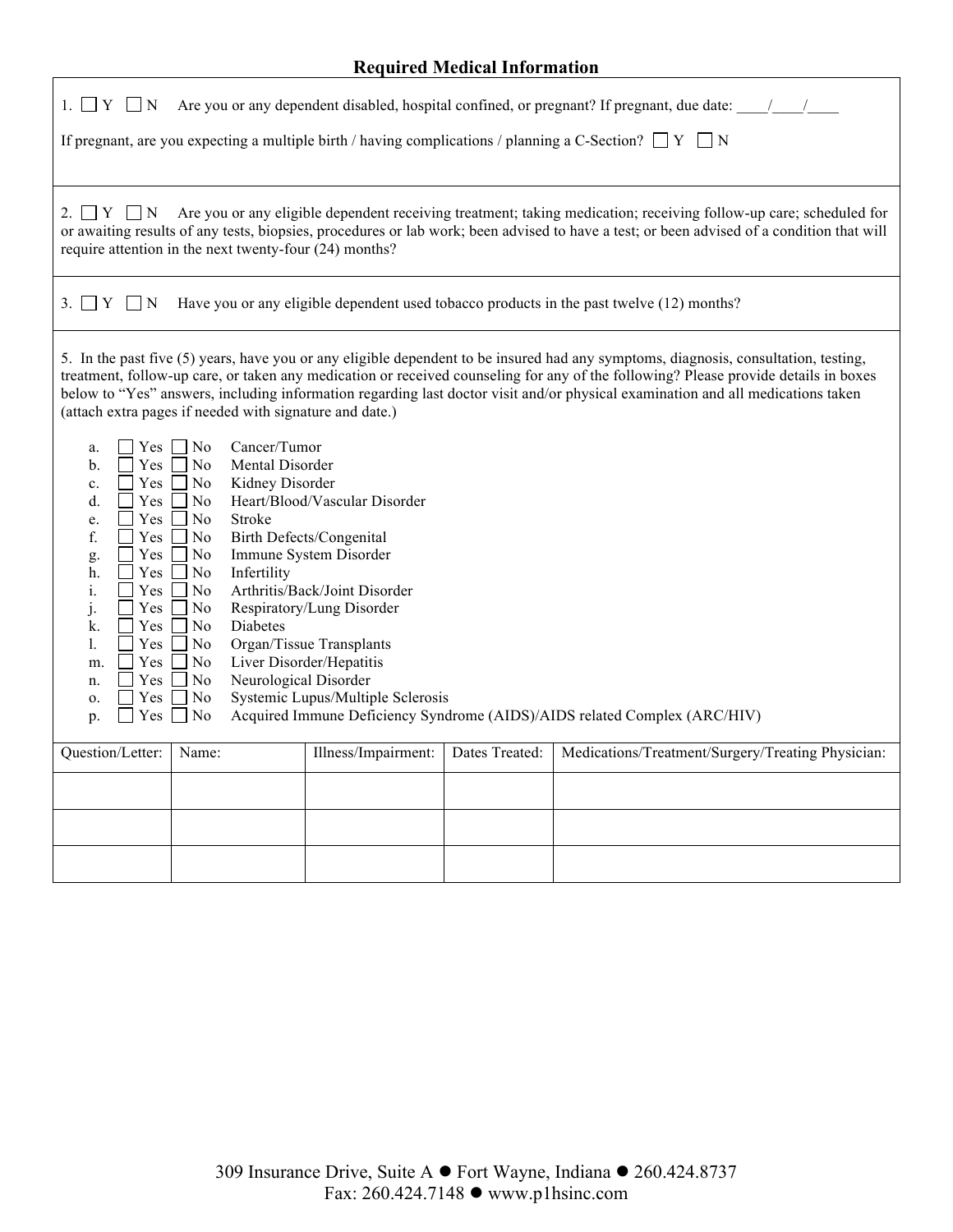## **Prior Medical Plan Information**

Failure to provide the following information may result in a reduction or delay in payment of benefits. Please attach any Certificate(s) of Creditable Coverage or other similar proof of coverage you have received.

 $\Box Y \Box N$  Have you or any dependents applying for coverage been covered by this employer's prior group medical plan?

 $\Box Y \Box N$  Have you or any dependents applying for coverage been covered by any medical plan other than this employer's prior group medical plan?

#### If yes, complete the following:

| Insurance Company Name: | Insurance Company Phone Number: | Policy/Group Number:    |
|-------------------------|---------------------------------|-------------------------|
|                         |                                 |                         |
| Termination Date:       | <b>Effective Date:</b>          | Reason for Termination: |
| Who was covered?        |                                 |                         |

#### **Authorization**

I understand that the Plan Sponsor will rely upon previous answers in the issuance of a Summary Plan Description. I declare all statements contained in this entire form about me and my dependents are true and correct to the best of my knowledge and that no material information has been withheld or omitted. I understand that my intentional misrepresentation of a material fact or my failure to report information may be used as the basis to rescind, terminate, or modify coverage for me or my dependents. Rescind means that the coverage was never in effect. I understand and agree that any statement made by or to any agent unless written herein does not bind the Plan Sponsor. I agree that no coverage will be effective until the date specified by the Plan Sponsor in the Summary Plan Description. The actual effective date may not be the requested effective date. If I am now waiving medical benefits for myself and/or my dependents, I have read the entire Waiver provision, and understand the enrollment requirements if I make request for such benefits at a later date.

To assist with determining my creditable coverage, I authorize any insurance company, third party administrator, or other carrier or provider of health benefits to release to the third party administrator and/or Plan Sponsor certificates of creditable coverage and all such information.

I authorize my employer to deduct the necessary contribution toward the benefits. I reserve the right to revoke this deduction authorization at any time upon my written notice. Benefits are effective only after approval by the Plan Sponsor or Administrator and satisfaction of any probationary period.

Any person who knowingly and with intent to defraud, submits an application or files a claim containing any materially false information may be found guilty of fraud, which is a crime, in a court of law and may be subject to fines and confinement in prison.

*I hereby acknowledge receipt of the required notices concerning protection of my privacy and of my health information. I understand that I may request an additional copy of these notices at any time. I understand that information on this application is valid for a maximum of 60 days from the date of signature. This will not be considered as a complete application unless all pages are attached and completed. To be a valid application, your signature and the signing date are required.*

**Applicant Signature**   $\qquad \qquad$  **Date** 

If signed by a representative of applicant, indicate below the representative's authority to act on applicant's behalf by representative's signature and the signing date: